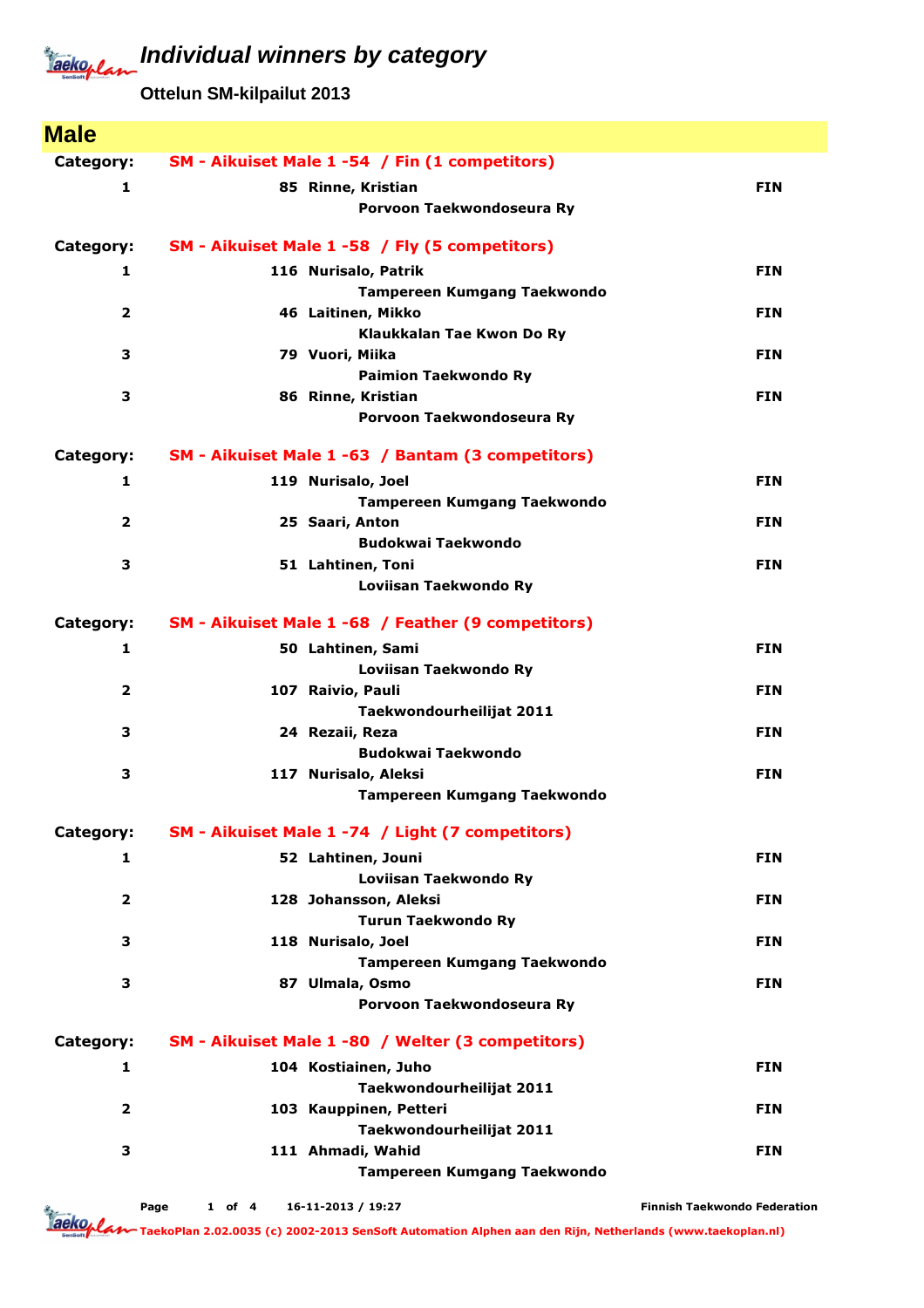## **Individual winners by category** Jackeplan

**Ottelun SM-kilpailut 2013**

| SM - Aikuiset Male 1 -87 / Middle (3 competitors) |            |
|---------------------------------------------------|------------|
| 10 Laine, Nico                                    | <b>FIN</b> |
| <b>Budokwai Taekwondo</b>                         |            |
| 131 Parjanen, Teo                                 | <b>FIN</b> |
| Vihdin Taekwondoseura Ry                          |            |
| 42 Haaksi, Tuomo                                  | <b>FIN</b> |
| Forssan Taekwondoseura Ry                         |            |
| SM - Aikuiset Male 1 +87 / Heavy (2 competitors)  |            |
| 102 Heino, Teemu                                  | <b>FIN</b> |
| Taekwondourheilijat 2011                          |            |
| 11 Laine, Nico                                    | <b>FIN</b> |
| <b>Budokwai Taekwondo</b>                         |            |
|                                                   |            |

Page 2 of 4 16-11-2013 / 19:27

Finnish Taekwondo Federation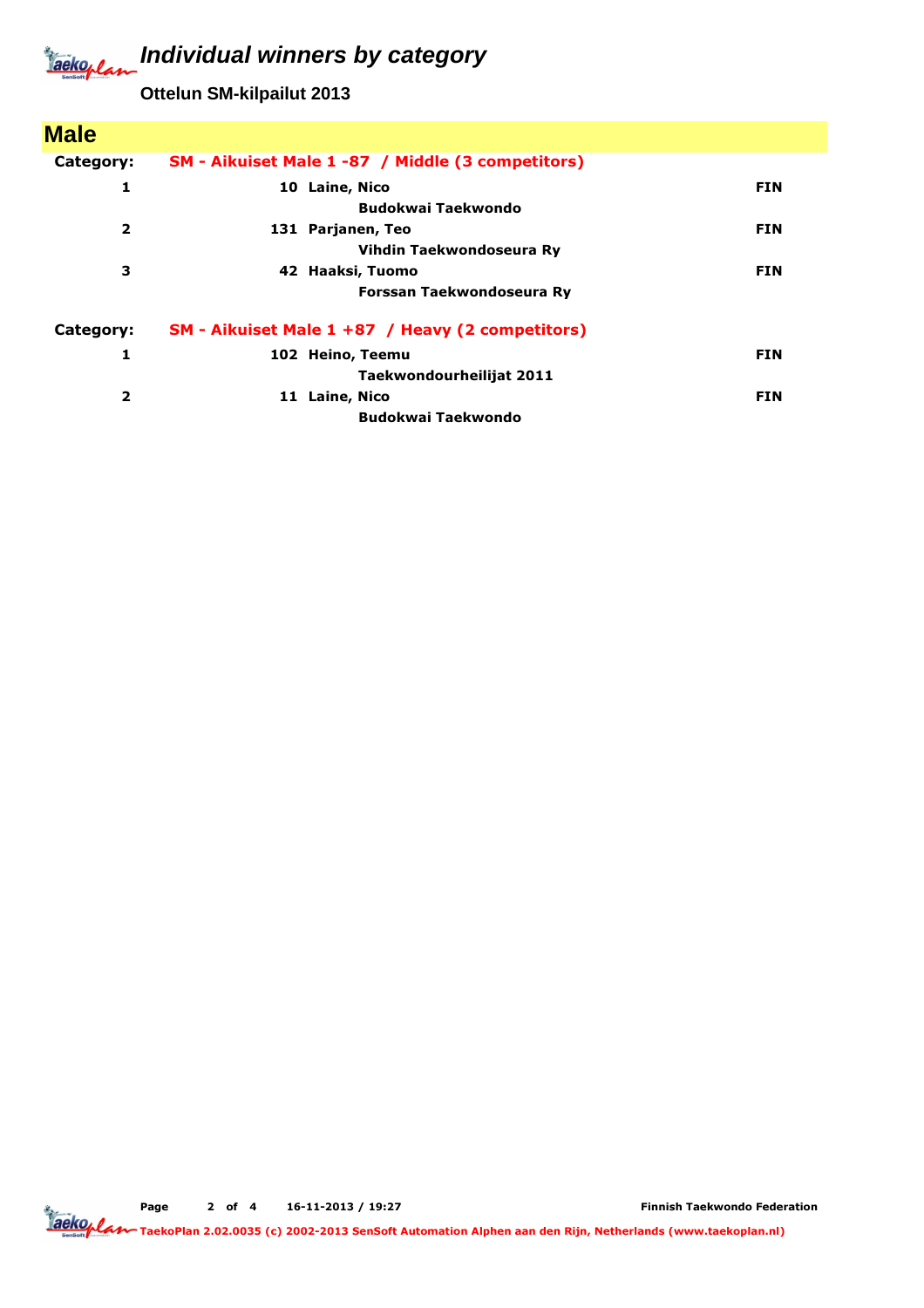## **Individual winners by category** Jackeplan

**Ottelun SM-kilpailut 2013**

| <b>Female</b>           |                                                      |            |
|-------------------------|------------------------------------------------------|------------|
| Category:               | SM - Aikuiset Female 1 -46 / Fin (5 competitors)     |            |
| 1                       | 66 Linna, Lotta                                      | <b>FIN</b> |
|                         | Mukwan Jyväskylä                                     |            |
| 2                       | 47 Nieminen, Johanna                                 | <b>FIN</b> |
|                         | Klaukkalan Tae Kwon Do Ry                            |            |
| 3                       | 84 Qorbani, Shiwa                                    | <b>FIN</b> |
|                         | Porvoon Taekwondoseura Ry                            |            |
| 3                       | 81 Partti, Ida                                       | <b>FIN</b> |
|                         | Pieksämäen Taekwondoseura Ry                         |            |
| Category:               | SM - Aikuiset Female 1 -49 / Fly (1 competitors)     |            |
| 1                       | 105 Lovikka, Tanja                                   | <b>FIN</b> |
|                         | Taekwondourheilijat 2011                             |            |
| Category:               | SM - Aikuiset Female 1 -53 / Bantam (3 competitors)  |            |
| 1                       | 88 Mikkonen, Suvi                                    | <b>FIN</b> |
|                         | <b>Budokwai Taekwondo</b>                            |            |
| 2                       | 16 Pasanen, Tanja                                    | <b>FIN</b> |
|                         | <b>Budokwai Taekwondo</b>                            |            |
| 3                       | 12 Brusila, Katja                                    | <b>FIN</b> |
|                         | Riihimäen Taekwondo Ry                               |            |
| Category:               | SM - Aikuiset Female 1 -57 / Feather (3 competitors) |            |
| 1                       | 13 Mikkonen, Suvi                                    | <b>FIN</b> |
|                         | <b>Budokwai Taekwondo</b>                            |            |
| $\overline{\mathbf{2}}$ | 89 Brusila, Katja                                    | <b>FIN</b> |
|                         | Riihimäen Taekwondo Ry                               |            |
| 3                       | 44 Muikku, Piia                                      | <b>FIN</b> |
|                         | Hämeenlinnan Taekwondoseura Ry                       |            |
| Category:               | SM - Aikuiset Female 1 -62 / Light (3 competitors)   |            |
| 1                       | 124 Partanen, Jenna                                  | <b>FIN</b> |
|                         | <b>Tapiolan Taekwondo Hwang</b>                      |            |
| $\overline{2}$          | 15 Närhi, Roosa                                      | <b>FIN</b> |
|                         | <b>Budokwai Taekwondo</b>                            |            |
| 3                       | 130 Pääkkönen, Laura                                 | <b>FIN</b> |
|                         | Vihdin Taekwondoseura Ry                             |            |
| Category:               | SM - Aikuiset Female 1 -67 / Welter (2 competitors)  |            |
| 1                       | 5 Derbeneva, Katja                                   | <b>FIN</b> |
|                         | <b>Budokwai Taekwondo</b>                            |            |
| $\overline{\mathbf{2}}$ | 63 Hakkarainen, Anna                                 | <b>FIN</b> |
|                         | Mukwan Jyväskylä                                     |            |

Finnish Taekwondo Federation